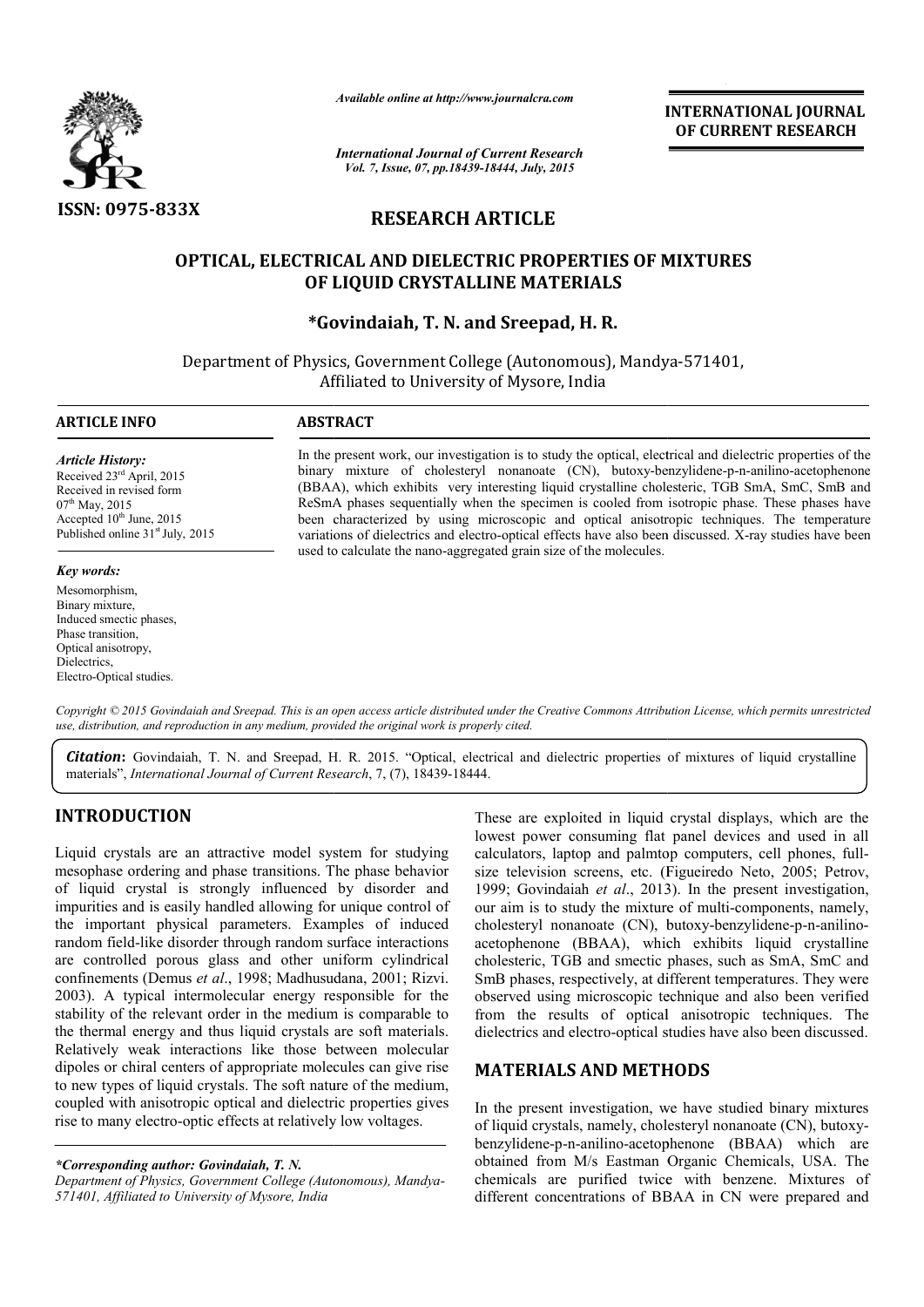were mixed thoroughly. These mixtures of different concentrations were kept in desiccators for a long time. The samples were subjected to several cycles of heating, stirring, and centrifuging to ensure homogeneity. The phase transition temperatures of these concentrations were measured with the help of a Leitz-polarizing microscope in conjunction with a hot stage. The samples were sandwiched between the slide and cover slip and were sealed for microscopic observations.

## **Dielectric measurements**

The values of capacitance and dissipation factor of the sample holder with, and without sample, were determined by impedance/ gain phase analyzer of Hewlett-Packard (HP 4194A). The real part of the permittivity of the sample is obtained from the change in the capacitance value of the sample holder, due to the presence of sample, using the following equation:

$$
\epsilon^{'} = \frac{\Delta C}{C_G} + 1
$$

where, ΔC, the change in the capacitance of sample holder due to the presence of sample, is

$$
\Delta C = C_P - C_O
$$

where,  $C_P$  is the capacitance with sample, and  $C_O$  is the capacitance without sample.  $C_G$  is the geometrical capacitance of the sample holder.

The loss tangent and dissipation factor (D) of the sample were derived from the dissipation factor and capacitance, measured for the sample holder with, and without sample, and is given by:

$$
\tan\delta = \frac{C_P D_P - C_O D_O}{C_P - C_O}
$$

where,  $D_p$  is the dissipation with sample, and  $D_q$  is the dissipation without sample.

The loss factor is given by the following equation

 $\epsilon^{''}=\epsilon^{'}$ tan $\delta$ 

Capacitance and dissipation factor values were recorded in the present study. The temperature of the sample was maintained by placing the sample cell on a specially designed double walled brass chamber, in which heated oil was circulating, with the help of a Julabo F-25 refrigerated circulator. It has the facility of setting the temperature of the sensor used, and so the temperature of the sample, i.e. the sensor temperature has been measured directly from the display of the monitor (Operating Manual, JULABO). The temperature was measured by placing a thermocouple in close vicinity to the sample, with an accuracy of  $0.1^{\circ}$ C.

## **Electro-optical measurements**

Electro optical measurements were carried out by the usual experimental setup of Williams (Williams, R. 1963). It consists of tin oxide coated transparent conducting glass plate and the sample sandwiched between these two glass plates. Teflon spacers having thickness of  $d=39 \pm 1 \mu m$  were used and observations were made at 60 $\degree$ C using polarizing microscope in conjunction with a hot stage.

## **RESULTS AND DISCUSSION**

## **Phase diagram**

The partial phase diagram is a very important method to determine the stability of liquid crystalline phase at different temperatures for different concentrations of the liquid crystalline materials. The partial phase diagram in the present case is as shown in Figure 1. This clearly illustrates that mixtures with the concentrations ranging from 5% to 85% of BBAA in CN exhibit cholesteric phase TGB and smectic phases, such as SmA, SmC and SmB phases sequentially when the specimen is cooled from isotropic melt. The mixtures with concentrations of BBAA ranging from 5% to 25% and 42% to 85% of Cho, SmA, SmC, ReSmA and SmB phases, concentrations ranging from above 25% and below 45% of BBAA shows an very interesting twisted grain boundary (TGB) phases respectively at different temperatures. The interesting feature of this phase diagram clearly shows an unconventional sequence of twisted grain boundary phase in addition to Cho, SmA and SmB phases in the middle concentrations of BBAA (Govindaiah, *et al*., 2015: 2013: 2015).



**Figure 1. Partial phase diagram for the mixture of BBAA with CN**

#### **Optical texture studies**

For the purpose of optical texture studies, the sample was sandwiched between a slide and a cover glass, and then the optical textures were observed using a Leitz-polarizing microscope in conjunction with a specially constructed hot stage. When molten sample of the mixture of 29% BBAA mixed with CN was cooled from its isotropic phase, nucleation starts in the form of minute bubbles and immediately the bubbles grow radially and form fingerprint pattern, which is characteristic of the cholesteric phase with large values of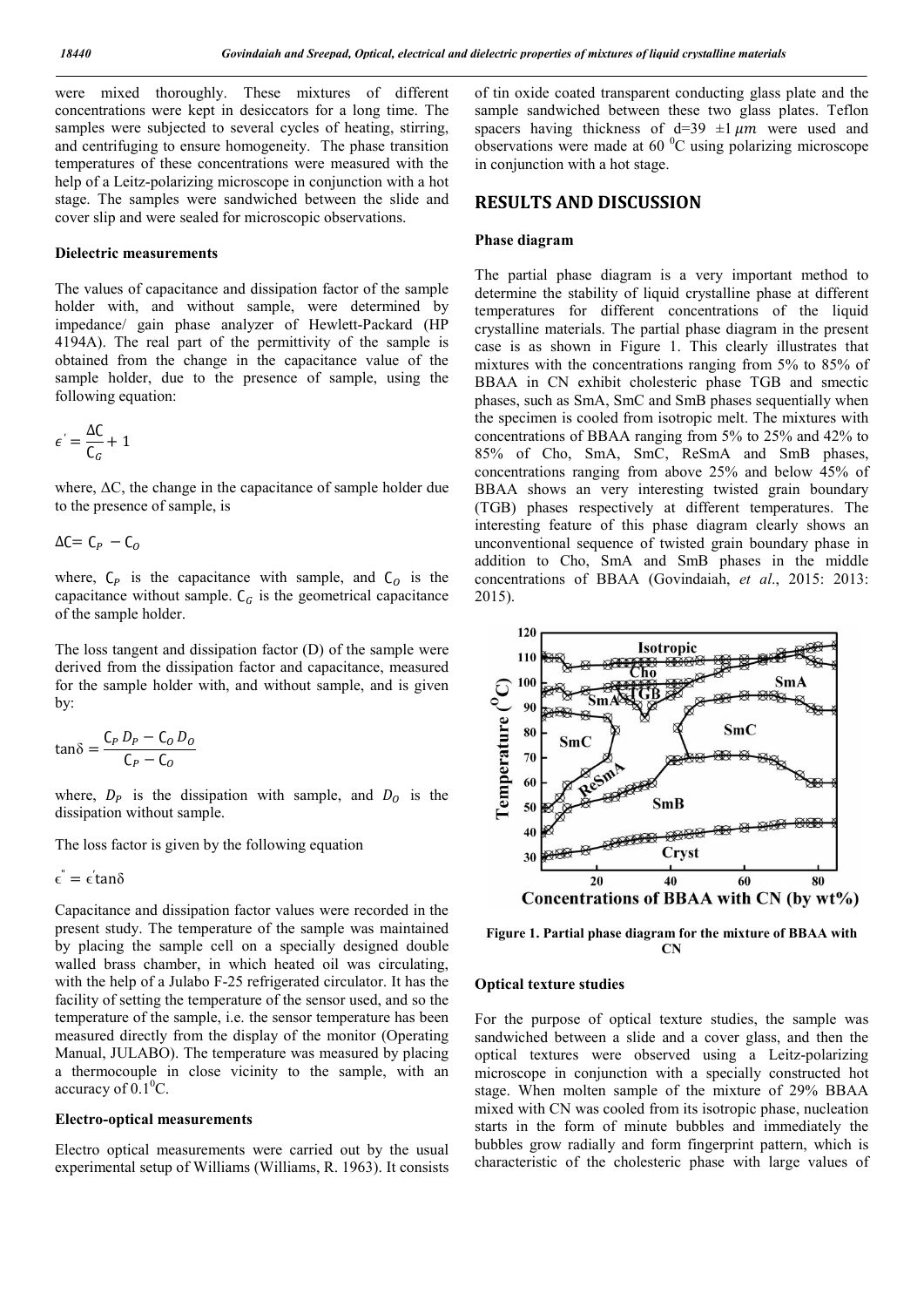pitch (Demus,D, *et al*., 1978: Nagappa, *et al*., 1983). On further decreasing the temperature of the sample, the cholesteric phase changes over to smectic phase, passing through an intermediate phase and it is assigned by the appearance of mobile thread-like textures in the homeotropic region, which is the characteristic of twisted grain boundary phase as shown in Figure 2(a). The helical axes of the twisted grain boundary phase lies in a direction parallel to the smectic layer planes (Nagappa, *et al*., 1997: Nguyen H. T, *et al*., 1992). On further cooling, the TGB phase changes over to focal conic fan shaped texture of SmA, which is shown in the Figure 2(b).



**Figure 2(a). Mobile thread like filament texture of TGB phase (250X)**



**Figure 2(b). Focal conic fan shaped texture of SmA phase (250X)**

Structure of molecular orientation of SmA phase is not stable at temperature  $83^{\circ}$ C and then it changes over to broken focal conic fan-shaped texture of SmB phase respectively at different temperatures. In this system, the microscopic observations clearly indicate that the given mixture with concentrations ranging from 5% to 25% of BBAA in CN exhibits ReSmA phase (Govindaiah, *et al*., 2014). The lowest temperature mesophase of certain compounds exhibits two or more mesophases of the same type, over different temperature ranges. Re-entrant mesophases are most commonly observed when the molecules have strong longitudinal dipole moments. The sequences of reentrant mesophases have also been found in binary mixtures of non-polar liquid crystalline compounds

(Baron, M. 2001). In the given mixture, some of the middle concentrations of BBAA at lower temperatures did not show the molecular aggregates in the preferred direction of alignment towards the crystalline phase, but it randomly oriented to form a reentrant SmA phase and then this phase changes over to a broken focal conic fan-shaped texture of the SmB phase and then it becomes crystalline phase, which remains stable at room temperature [Govindaiah, *et al*., 2013: 2015).

## **Dielectric parameters**

The dielectric studies give very useful information about molecular structure, molecular dynamics and phase transition behavior and they are used as an input to its display applications (Gharadjedaghi, F. *et al*., 1976: Hill, N. E. *et al*., 1969.). In addition; the dielectric anisotropy of the liquid crystal arising from angular correlation between the molecules, not only throw light on individual molecular structure but also their ordering in a particular mesophase, which may be characterized by order parameter. Since the value of dielectric permittivity and dielectric loss vary with the variation of temperature, these parameters can be used to measure the transition temperatures of pure liquid crystals as well as their mixtures. At a constant frequency of 5 kHz, the temperature variations of dielectric parameters such as dielectric constant (ε ) and dielectric loss (ϵ" ) have been measured for the mixture of 29% BBAA with CN is presented in Figure 3(a, b).



**Figure 3(a). Temperature variation of dielectric constant for the sample of 29% BBAA with CN**



**Figure 3(b). Temperature variation of dielectric loss for the sample of 29% BBAA with CN**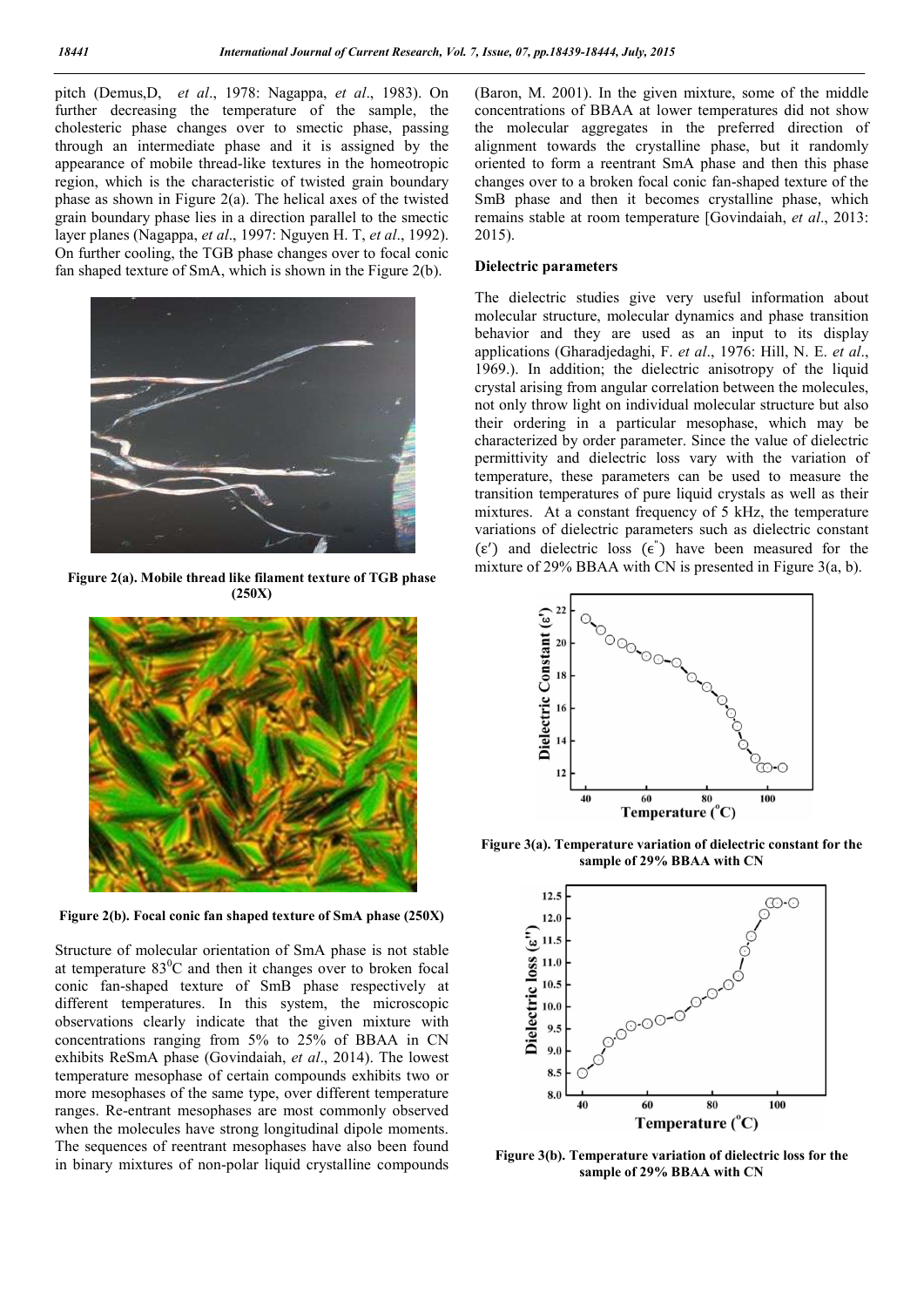From the figure it is clear that, the discontinuities are observed; while passing through different liquid crystalline phases, which appear from smectic-isotropic region. The dielectric parameter  $\epsilon'$  decreases with increasing the temperature and the parameter  $\epsilon$ " increases with increasing the temperature and hence the most remarkable feature of these parameters are more tendency to their constituent molecules which segregate in space with the creation of interfaces, which is due to the domination of interfacial polarization over dipole polarization. Therefore, it can be concluded that, the interfacial polarization is responsible for the dielectric relaxation of the molecules. During the phase transition from smectic-isotropic region, the molecular twist can be of different liquid crystalline phases, which shows different molecular orientational directions in between these regions. Hence the change in dielectric parameters are remaining same, when it appears nearer to isotropic region, for both parallel and perpendicular orientations and they are giving rise to an overall positive dielectric anisotropy caused by the considerable longitudinal dipole moment. This may lead to the conclusion that the dipole moment exhibits anti-parallel correlations in the isotropic phase of the given molecules (Hourri *et al*., 2002: Hikmet, 1990: Maier *et al*., 1961: Arodz *et al*., 1989: Druon *et al*., 1984: Prasad *et al*., 2006: Humphries *et al*., 1973: Manohar *et al*., 2011: Gupta *et al*., 1979: Arora *et al*., 1978: Johri *et al*., 1971).

## **Electro-optical studies**

An Electro-optical measurement is a very important tool in getting better idea on the phase behavior with electric field at constant temperature. In this experimental study we have considered the sample mixture of 29% BBAA in CN at constant temperature  $60<sup>o</sup>C$ . When the applied voltage increases: the molecular arrangements of liquid crystalline phase start to fluctuate and begin to grow; hence it deforms gradually from the original position. Remarkably it has been observed that, if at constant temperature, the various aspects of low frequency effects on the given mixture show the different directions of molecular re-orientations exhibit flow patterns such as stripped pattern and chevron textures: the formation of zig-zag domains that are characteristic for chevron textures and also the forming time of these patterns depends on the applied voltage. There are significant differences in the electromechanical responses of the two textures. The stripe texture does not have a linear electromechanical effect at low fields; only at higher fields the mechanical vibration will have a component of the frequency of the field.

This indicates that the spontaneous polarization has rotated and is no longer parallel to the electric fields. In contrast to the director re-orientations, the layer structure is unchanged by the application of the field. Sequentially we have to increase the applied voltage above 22.05 V, the observed pattern becomes dynamic scattering mode-like and it has been appearing like irregularity of molecular re-orientations of liquid crystalline phase. The new disordered regions arise probably due to the molecules not being confirmed to the orientations in the XZ plane. If the voltage is kept constant for some time, a completely stationary and regular two-dimensional hexagonal grid pattern is observed. The stripped pattern and hexagonal grid pattern textures are as shown in Figure 4 (a, b). The hexagonal grid pattern deforms gradually with increasing frequency and at some stage it becomes indistinguishable from the chevron texture. However: the hexagonal grid pattern is rather stationary and is formed in a short time at 250Hz, 23V. From the Figure 4(a), it follows that: an extremely regular hexagonal grid pattern is formed when the voltage is applied. One of the regions for the formation of hexagonal grid pattern is the electronic charge injected by the applying voltage (Helfrich, 1973: Krishnamurti *et al*., 1979, Kai *et al*., 1975).



**Figure 4(a). Stripped pattern electro-optical texture**



**Figure 4(b). Hexagonal grid pattern electro-optical texture**

## **Characterization of nano aggregated grains**

The X-ray diffractometer traces obtained for the mixture of 29% BBAA with CN at temperature 49 $\mathrm{^0C}$  is shown in Figure 5. The diffraction peaks at this temperature correspond to SmB phase respectively by using JEOL diffractometer with the settings: TC4, CPS400, channel width 100 for *λ* = 1.934 Å). Xray diffraction study is an important method to determine the nano-aggregated grain size of the molecules for different liquid crystalline phases (Govindaiah *et al*., 2015:, Theim *et al*., 1979). The deviation from perfect liquid crystallinity leads to broadening of the diffraction peaks. In order to estimate nanoaggregated grain size of the molecules for different liquid crystalline phases corresponding to broadening of X-ray diffraction peaks, we have used the Scherrer's formula

 $L = Kλ/β \cos θ$ ,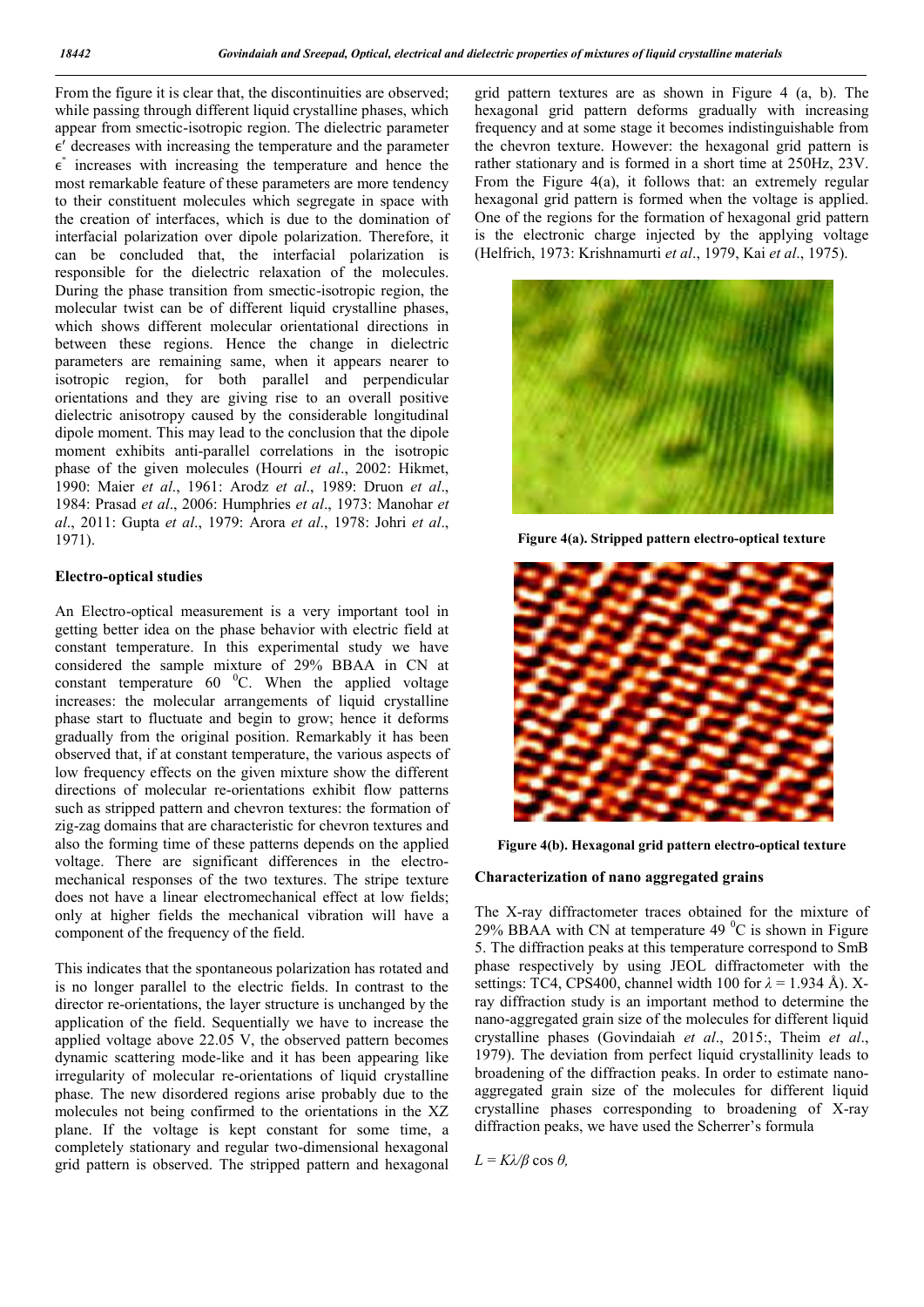where L is the nano-aggregated grain size, *λ* is the wave length of X-ray radiation (Fe: 1.934 Å) , K is usually taken as 0.89, *β*  is the line width at half maximum and  $\theta$  is the diffraction angle. Usually, with decrease of temperature, the nanoaggregated grain size of the molecules increases (Kumar, *et al*., 2011: Crosa, *et al*., 1999). Temperature dependent molecular orientations of broken banded focal conic fan texture of smectic-B phase is more stable and hence the molecular ordering of this phase shows two peaks. The nano-aggregated grain size of liquid crystalline material for smectic-B phase comes out to be 42.09 nm. From the X-ray studies, we have observed that, molecular ordering of the liquid crystalline phase increases with decreasing temperature. X-ray studies clearly illustrate that the nano-aggregated grain sizes are big enough to indicate that the molecular ordering (Langford, *et al*., 1978: Lydon, *et al*., 1975: Govindaiah, *et al*., 2015) of layer structure increases as temperature decreases.



**Figure 5. X-ray broadening spectrum for the mixture of 29% BBAA with CN at 49 <sup>0</sup> C temperature in SmB phase**

#### **Conclusions**

In light of the above results, we have drawn the following conclusions. The binary system exhibits a Cho, TGB, SmA, SmC, ReSmA and SmB phases in the different concentrations are at different temperatures. The phase behavior is discussed with the help of phase diagram. A change in the values of dielectric studies shows that the molecules segregate in space with the creation of interfaces, which is due to the domination of interfacial polarization over dipole polarization. This leads to the conclusion that the dipole moment exhibits anti-parallel correlations in the isotropic phase of the given molecules. When applied voltage increases: the molecular arrangements of liquid crystalline phase start to fluctuate and begin to grow; hence it deforms gradually from the original position and it forms hexagonal grid pattern. The X-ray study reveals that the nano-aggregated size of smectic-B phase comes out to be 42.09 nm.

## **Acknowledgments**

T.N.G thanks the University Grants Commission, New Delhi, India for the financial assistance under the Minor Research Project Scheme (MRP(S)-0161/12-13/KAMY022/UGC-SWRO).

## **REFERENCES**

Arora, V. P., Agrawal, V. K. and Man-Singh, A. 1978. Dielectric behavior of solid phase OHMBBA. *J. Chem. Phys.* 68(11):4860-4861.

- Arodz, M. M., Stettin, H. and Kerrese, H. 1989. Dielectric Low-Frequency Relaxation in a Swallow- Tailed Liquid Crystal. *Mol. Cryst. Liq. Cryst.* 177: 155-161.
- Baron, M. 2001. Definitions of basic terms relating to lowmolar-mass and polymer liquid crystals. *Pure. Appl. Chem.* 73(5): 845-895.
- Crosa, M. and Boero, V. 1999. Determination of mean crystallite dimensions from X-ray diffraction peak profiles: a comparative analysis of synthetic hematite. *Clays. Clay. Minerals.* 47 (6): 742-747.
- Demus, D., Goodby, J., Gray, G., Spiess, H. W., Vill V. 1998. *Handbook of Liquid Crystals.* Wiley-VCH, Vol-1.
- Demus, D. and Richter, C. 1978. Textures of liquid crystals. Weinheim (NY): *Verlag Chemie.*
- Druon, C. and Wacrenier, J. M. 1984. Characterization of the Sc Phase In a Liquid
- Crystal by Dielectric Relaxation. *Mol. Cryst. Liq. Cryst.*108: 291-308.
- Figueiredo Neto, A. M. and Salinas, S. R. A. 2005. The Physics of Lyotropic Liquid Crystals. *Published in the United States by Oxford University Press Inc. New York.*
- Gharadjedaghi, F. and Robert, J. 1976. Rev. Phys. Appl. (Paris). Comportement électro-optique d'une structure nématique en hélice. *application a l'affichage.* 11(4), 467- 473.
- Gupta, G. K., Arora, V. P., Agrawal, V. K. and Man-Singh, A. 1979. Dielectric Relaxation Studies in the Solid Phase Nematic Crystal. *Mol. Cryst. Liq. Cryst.* 54(3-4): 237-243.
- Govindaiah, T. N., Sreepad, H. R. and Nagappa. 2013. Optical and thermal characterization of binary mixtures of liquid crystals. *Mol. Cryst. Liq. Cryst.* 574: 9-18.
- Govindaiah, T. N., Sreepad, H. R. and Nagappa. 2015. Optical and thermal studies on lyotropic chromonic liquid crystals in nematic and biphasic regions. *Mol. Cryst. Liq. Cryst.* 609: 46-53.
- Govindaiah, T. N., Sreepad, H. R. and Nagappa. 2013. Twisted Grain Boundary Phase in Binary Mixture of Liquid Crystals. *Mol. Cyst. Liq. Cryst.* 574: 1-8.
- Govindaiah, T. N. and Sreepad, H. R. 2015. Study on optical characterization of TGB and reentrant smectic-A phases in binary mixture of two liquid crystals. Phase Transition. 88(4):368-374.
- Govindaiah, T. N., Sreepad, H. R., Nagappa and Nagendra P. 2014. Induced reentrant nematic and smectic-A Phase in mixture of mesogenic and nonmesogenic compounds. *Mol. Cyst. Liq. Cryst.* 605: 82-88.
- Govindaiah, T. N., Sreepad, H. R., Kempegowda, B. K. and Nagappa. 2013. Induced reentrant smectic-A phase in binary mixtures of liquid crystals. *Mol. Cryst. Liq. Cryst.*587:54-59.
- Govindaiah, T. N., Sreepad, H. R. and Nagappa. 2015. Study on optical characterization of binary mixture of two thermotropic liquid crystals. *Mol. Cryst. Liq. Cryst.* 609: 93-99.
- Govindaiah, T. N. and Sreepad, H. R. 2015. Phase Transition And Thermal Characterization of Induced Smectic Phases in a Ternary Mixture. *J. Mol. Liq.* 202: 75–78.
- Govindaiah, T. N. and Sreepad, H. R. 2015. Chromonic Liquid Crystalline Phase
- Transition Involving biphasic Region of Nematic and Hexagonal Phases. Phase Transition. 88(2): 183-191.